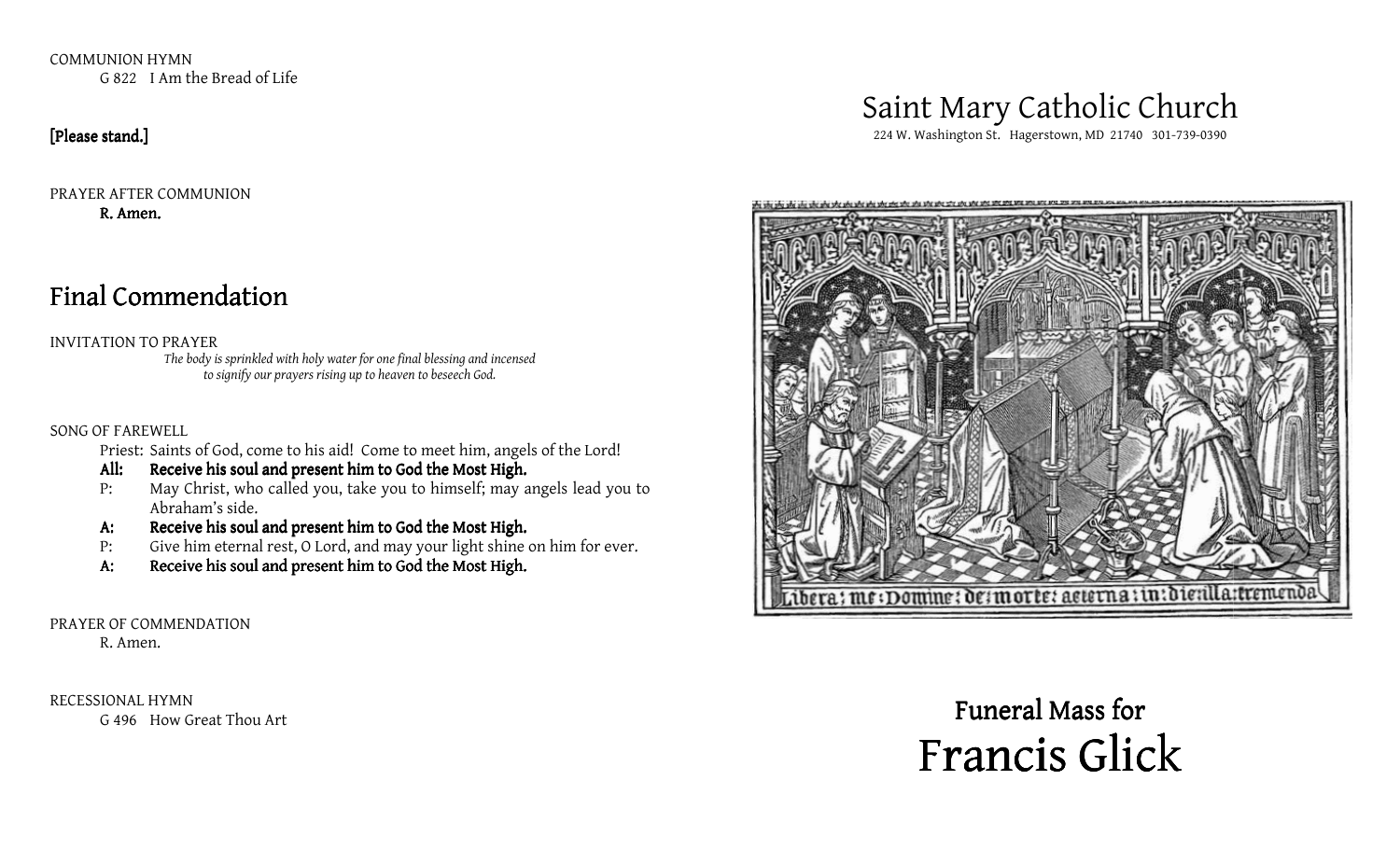# Introductory Rites

# [Please stand.]

#### GREETING

The priest begins the liturgy by greeting those who are present. R. And also with you.

#### SPRINKLING WITH HOLY WATER

 The priest sprinkles the coffin with holy water in remembrance of the deceased's initiation and first acceptance into the community of faith.

PLACING OF THE PALL

 A funeral pall is placed on the coffin as a reminder of the garment given at baptism, and there signifying life in Christ.

ENTRANCE HYMN

G 593 On Eagle's Wings

#### OPENING PRAYER

R. Amen.

[Please sit.]

# Liturgy of the Word

FIRST READING Job 19:1, 23-27a

 Then Job answered Bildad the Shuhite and said: Oh, would that my words were written down! Would that they were inscribed in a record: That with an iron chisel and with lead they were cut in the rock forever! But as for me, I know that my Vindicator lives, and that he will at last stand forth upon the dust; Whom I myself shall see: my own eyes, not another's, shall behold him; And from my flesh I shall see God; my inmost being is consumed with longing.

V. The word of the Lord.R. Thanks be to God.

# Guidelines for the Reception of Holy Communion

### For Catholics

 As Catholics, we fully participate in the celebration of the Eucharist when we receive Holy Communion. We are encouraged to receive Communion devoutly and frequently. In order to be properly disposed to receive Communion, participants should not be conscious of grave sin and normally should have fasted for one hour. A person who is conscious of grave sin is not to receive the Body and Blood of the Lord without prior sacramental confession except for a grave reason where there is no opportunity for confession. In this case, the person is to be mindful of the obligation to make an act of perfect contrition, including the intention of confessing as soon as possible (canon 916). A frequent reception of the Sacrament of Penance is encouraged for all.

# For our fellow Christians

We welcome our fellow Christians to this celebration of the Eucharist as our brothers and sisters. We pray that our common baptism and the action of the Holy Spirit in this Eucharist will draw us closer to one another and begin to dispel the sad divisions which separate us. We pray that these will lessen and finally disappear, in keeping with Christ's prayer for us "that they may all be one" (Jn 17:21). Because Catholics believe that the celebration of the Eucharist is a sign of the reality of the oneness of faith, life, and worship, members of those churches with whom we are not yet fully united are ordinarily not admitted to Holy Communion. Eucharistic sharing in exceptional circumstances by other Christians requires permission according to the directives of the diocesan bishop and the provisions of canon law (canon 844 § 4). Members of the Orthodox Churches, the Assyrian Church of the East, and the Polish National Catholic Church are urged to respect the discipline of their own Churches. According to Roman Catholic discipline, the Code of Canon Law does not object to the reception of communion by Christians of these Churches (canon 844 § 3).

### For those not receiving Holy Communion

 All who are not receiving Holy Communion are encouraged to express in their hearts a prayerful desire for unity with the Lord Jesus and with one another.

## For non-Christians

We also welcome to this celebration those who do not share our faith in Jesus Christ. While we cannot admit them to Holy Communion, we ask them to offer their prayers for the peace and the unity of the human family.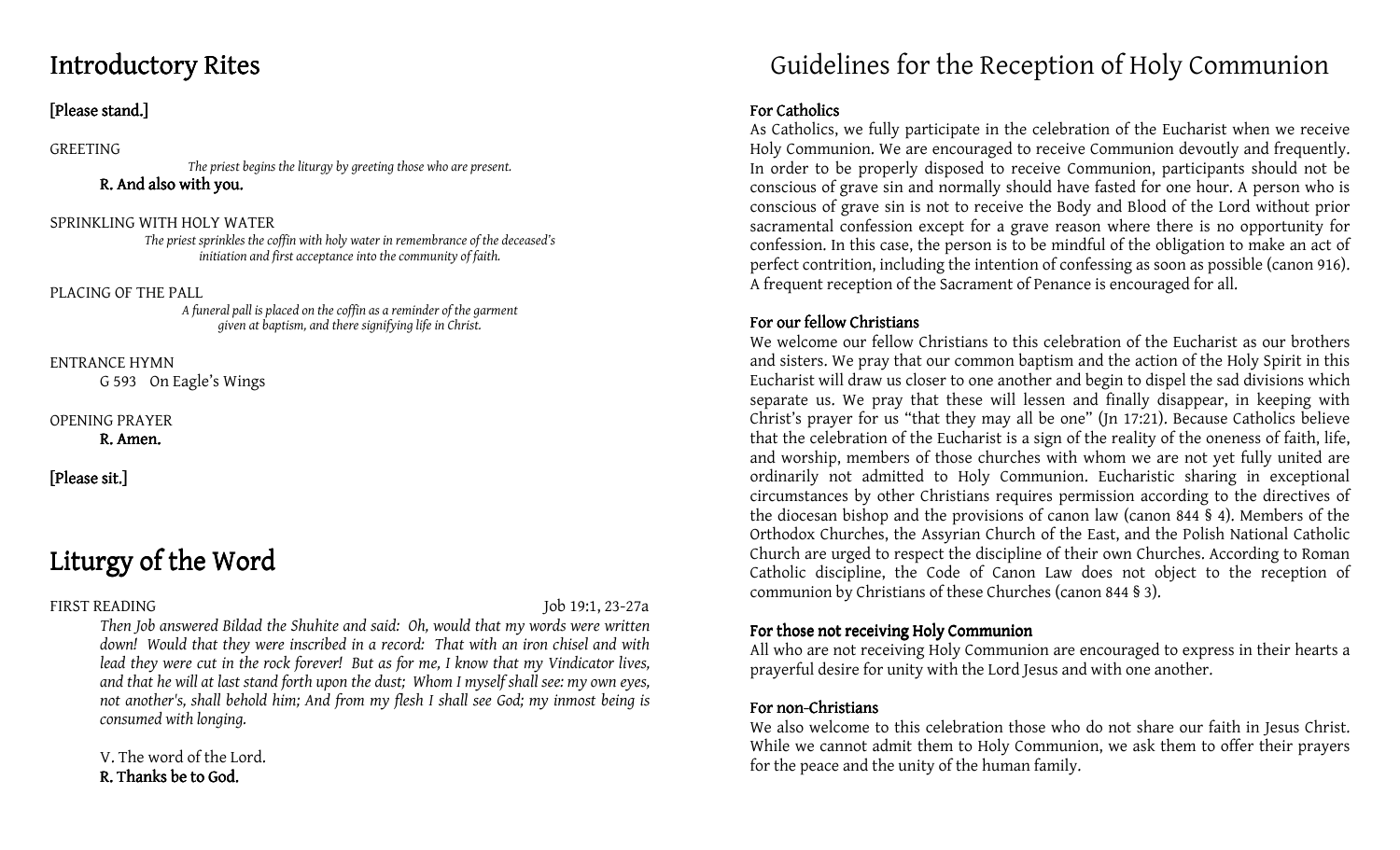#### THE LORD'S PRAYER

R. Our Father, who art in heaven, hallowed be thy name. Thy kingdom come. Thy will be done on earth as it is in heaven. Give us this day our daily bread; and forgive us our trespasses as we forgive those who trespass against us; and lead us not into temptation, but deliver us from evil.

V. Deliver us, Lord, from every evil, and grant us peace in our day. In your and forgive us our trespasses as we forgive those who trespass against us; and<br>lead us not into temptation, but deliver us from evil.<br>V. Deliver us, Lord, from every evil, and grant us peace in our day. In your<br>mercy, keep hope the coming of our Savior, Jesus Christ.

R. For the kingdom, the power, and the glory are yours now and for ever.

#### SIGN OF PEACE

R. Amen. R. And also with you.

When invited, you may extend a sign of peace with those around you.

#### AGNUS DEI



[Please kneel.]

#### R. Lord, I am not worthy to receive you, but only say the word and I shall be healed. healed.

Those who are receiving communion may do so via the center aisle and return to their pews via the side aisles.

(the Order of Mass is continued on the back page)

#### RESPONSORIAL PSALM



[1] The Lord is  $my$  shepherd; [4] there is nothing I shall want.

#### SECOND READING

 Brothers and sisters: Hope does not disappoint, because the love of God has been poured Brothers and sisters: Hope does not disappoint, because the love of God has been poured<br>our into our hearts through the Holy Spirit who has been given to us. For Christ, while we were still helpless, died at the appointed time for the ungodly. Indeed, only with difficulty does one die for a just person, though perhaps for a good person one might even find courage to die. But God proves his love for us in that while we were still sinners Christ died for us. How much more then, since we are now justified by his Blood, will we be saved through him from the wrath. Indeed, if, while we were enemies, we were reconciled to God through the death of his Son, how much more, once reconciled, will we be saved by his life. Not only that, but we also boast of God through our Lord Jesus Christ, through whom we have now received reconciliation in this program was reprinted with permission under one License.<br>
In this program reprints through the Holy Spirit who has been given to us. For Christ, while<br>
still helpless, died at the appointed time for the ungodly. In

V. The word of the Lord.R. Thanks be to God.



The music in this program was reprinted with permission under OneLicense.net #A-700883.